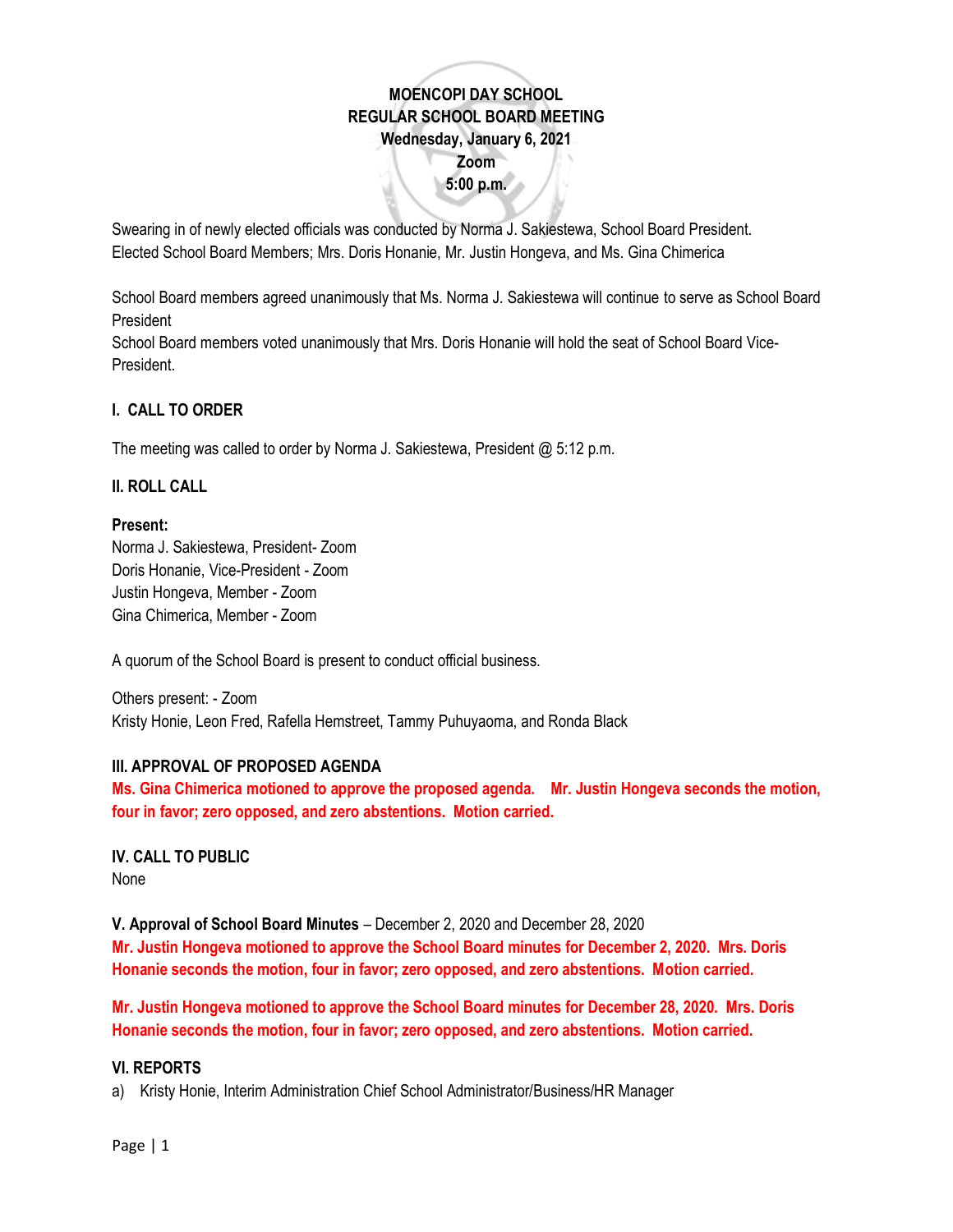## *Interim CSA – Completed Items.*

- Weekly CSA meeting; every Tuesday
- Bi-Weekly meeting with Facilities, Kitchen and Front Office/Admin
- BIE Space Analysis and Soil Borings completed in December
- Survey Tool Completed and Submitted to BIE
- Work from Home schedule for Front Office: At home Monday, Wednesdays, and Fridays. In Office, Tuesday, and Thursdays.
- S. Baca and R. Begay on campus at all times
- Food Service Delivery not schedule for week of January 4<sup>th</sup> due to increase in COVID numbers and reservation wide lockdown.
- Submitted Employee listing for COVID Vaccine.

## *In Progress.*

- COVID-19 policy & reopening plans
- Gathering information for Housing Assisted by R. Hemstreet

## *To-Do.*

■ Reevaluate food delivery for following week.

## **Business/HR Manager**

#### *Completed Items.*

- On-going completion of bills, requisitions, and purchase orders.
- Completed and uploaded December pay periods into Infinite Visions.
- SF425 reports completed for 9/30/20 and 12/30/20. Submitted to Marlinda Silversmith
- All COVID related requisitions/projects are in progress

## *In Progress.*

- Advertisement of open positions R. Hemstreet
- **E** Filing Paperwork
- Updating COVID-safety protocols and work from home policy
- Recommendation for Food Service Worker
- Fingerprinting scheduled for HR Tech on 1/12/2021. Waiting for local background check to complete adjudication.

## *To Do.*

- Set up meeting with AZ One Credit Union
- Complete adjudication files with applications.
- Yearly financial audit- awaiting direction from Walker and Armstrong
- **EXECT** Yearly Adjudication audit awaiting direction from BIE and date of audit.

## *Wells Fargo Accounts balances as of January 4, 2021*

Student Activities Account - \$11,916.35 Main Checking Account - \$2,207,081.29 Investment Account - \$406,670.56 **Total of \$2,625,668.35**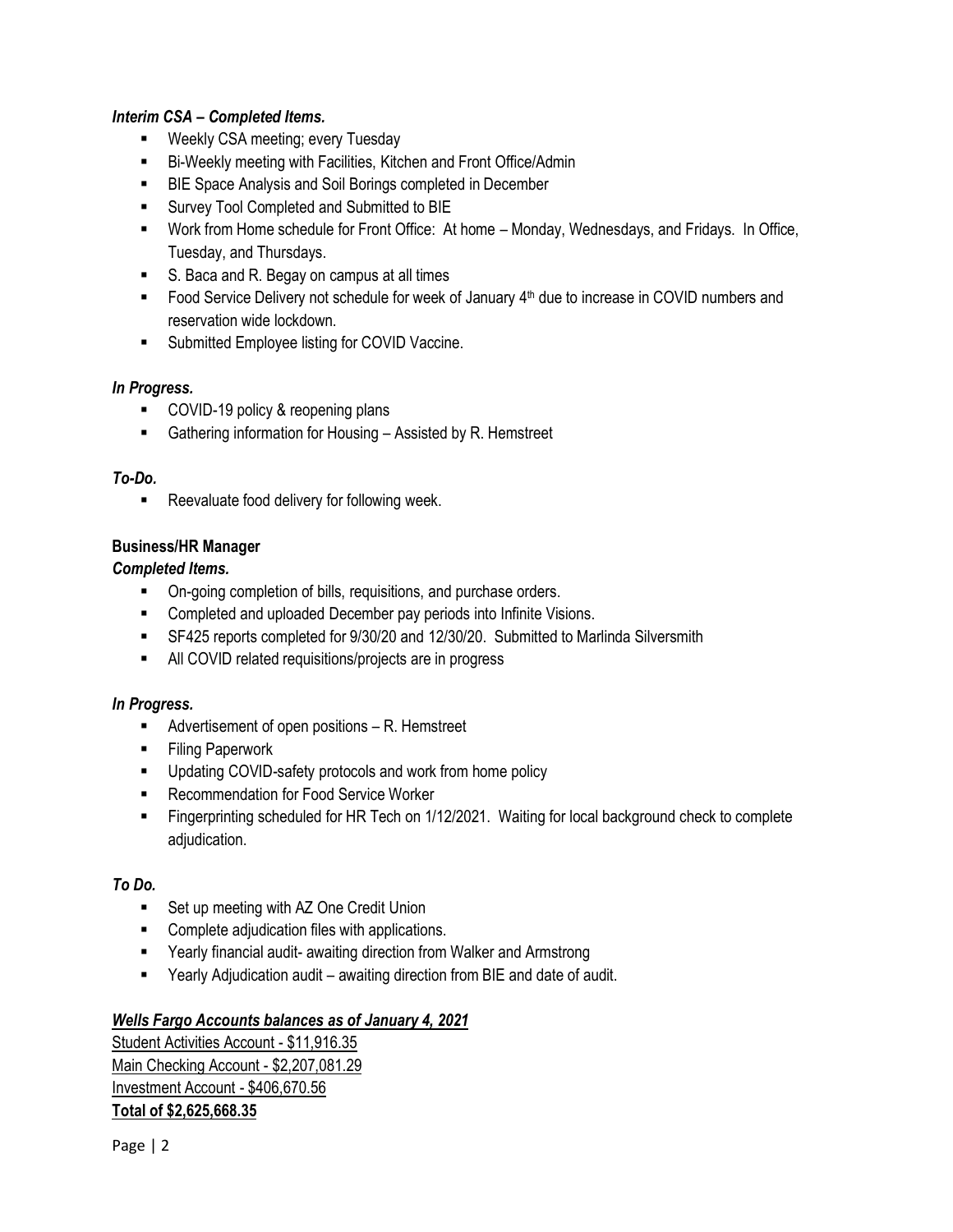*Federal Funding Received for SY 2020-2021* ISEP Special Ed. - \$118,100.00 ISEP - \$820,380.00 Transportation - \$51,904.00 Tribal Support/Admin - \$294,412.00 Student Support & Academic Enrichment - \$18,860.00 Title I - \$125,800.00 Title II - \$33,200.00 Transportation - \$17,179.00 Enhancement - \$3,183.00 Facilities - \$56,951.00 Hopi CARES Fund - \$129,424.23 **Total of \$1,669,393.23**

b) Leon Fred, Interim Instructional Chief School Administrator /5<sup>th</sup> Grade Teacher

## **OVERVIEW**

Based on our work from home policy due to COVID precautionary measures, we encountered a few setbacks in tutoring/enrichment, and our holiday programming. We also discovered technical issues in the utilization of the Schoology gradebook.

## WEEK OF NOVEMBER 30-DECEMBER 4, 2020

Attendance meetings and contracts have continued to be held throughout this week and subsequent weeks. Many of these parents share the same concerns and are having difficulty monitoring their children online. However, upon looking into the history of these families, many of these students have been on an attendance contract in the past. Overall, most parents agree and are helping to curb this problem. Absenteeism has decreased some according to Ms. Puhuyaoma.

Training this week focused on the Schoology Parent Portal. We had tried to launch this in November, however, were unsuccessful. The instructional team is awaiting more training on the gradebook application and will work to implement this in January.

We lost access to our Think Central programming; however, it was restored until the end of June 2021. Upon speaking with Kami, we will need to find a new ELA program as this Journeys program will be discontinued. We do not seem to have a regular case manager, and Kami is having to make contact for us, but is being met with some issues as well.

## WEEK OF DECEMBER 7-11, 2020

Ms. Glenn continued with observations and debriefings with the instructional team on December 7th and 8th. She did identify some needs for improvement in all grade levels and would like to work specifically with certain individuals who need intensive in person coaching; if possible. We have planned for training to continue January 19th and 20th. I have asked that she review proper lesson planning with all teachers and review acceptable planning templates. Although our tutoring and enrichment programs had already started, we had not received formal approval for these services by the parents. This week our plan was to prepare all paper documents, and work with the registrar to distribute and receive these forms on subsequent food runs. However due to the COVID-19 safety precautions taken on the afternoon of Tuesday December 8, 2020, this plan was put on hold.

Page | 3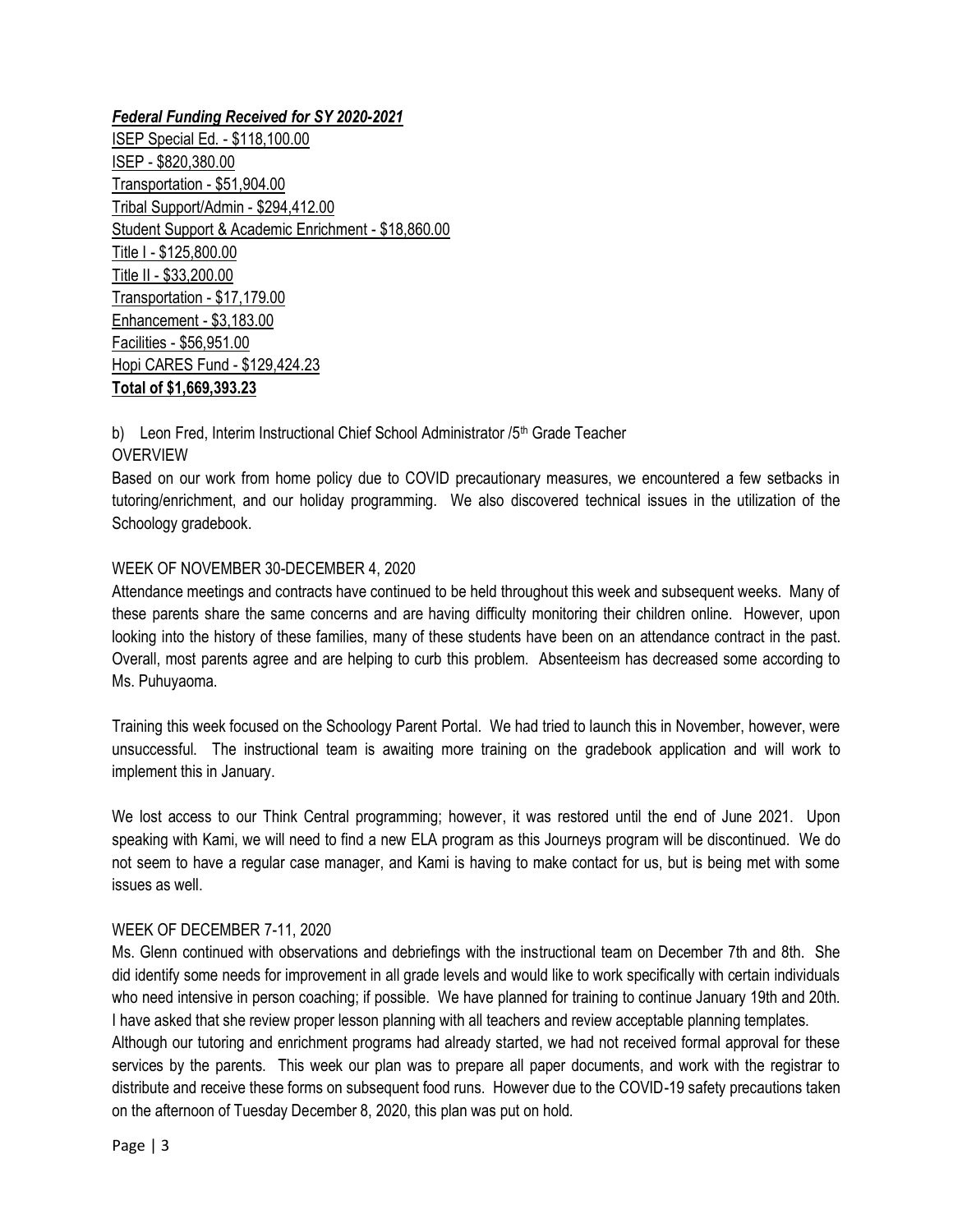The instructional team received training in the Schoology grading system and given an overview of the gradebook. However, it was found that some teachers had begun utilizing the gradebook but incorrectly. I am reaching out to Kami and Schoology to find solution to this problem.

## WEEK OF DECEMBER 14-18, 2020

This week the Technology Committee met to discuss the issue of mishandling and misuse of devices. Parents have been turning in broken hotspots by using the wrong cords to charge these devices. More and more we are realizing that parents are turning in incorrect chargers and cords, which is problematic. The team decided to have an end of the semester check-in. During this time, all devices will be checked for damages, original chargers/cords, and possible tagging of MDS equipment. The logistics will be worked out when the team meets again on Tuesday January 5th.

Ms. Trinity Honahnie has continued to reach out to help any classes with their Holiday Program presentation. Due to technical difficulties, it was decided to postpone the presentation until Christmas Eve, utilizing the Schoology Parent Engagement course.

## WEEK OF DECEMBER 21-25, 2020:

Holiday Program presentation on Christmas Eve. Some classes still having issues with technology and will continue to work on this when class resumes in January.

KUDO's to Trinity and all the work she put into this year's program!

# WEEK OF DECEMBER 28- JANUARY 1, 2021

Although my intent was to solve the Schoology Gradebook problem this week, I was met with the challenge that no Schoology representative was available to help. I did reach out to Kami again, and she in turn gave me a name and email, however this source was on vacation and would not return until January 4th. Based on this, the plan is to utilize the first week to work towards implementation of the gradebook schoolwide.

## **CONCLUSION**

There will be many lose ends to tie up when we return on January 4th. However, with the rest and relaxation the instructional team hopefully received, I am sure we are ready to meet this challenge head on.

## c) Department Reports

- Rafella Hemstreet, Administrative Assistant, Facilities, HR, & Other Duties
- Tammy Puhuyaoma, Registrar, Food Service, & Other Duties
- Samuel Baca, Information Technology
- Raymond Begay, Maintenance Technician

## **VII. OLD BUSINESS**

a) Discussion, recommendation, and possible action on approval of Poll Vote – MDS School Board Work Session on January 14-17, 2021

No Action Taken

## **VIII. NEW BUSINESS**

None